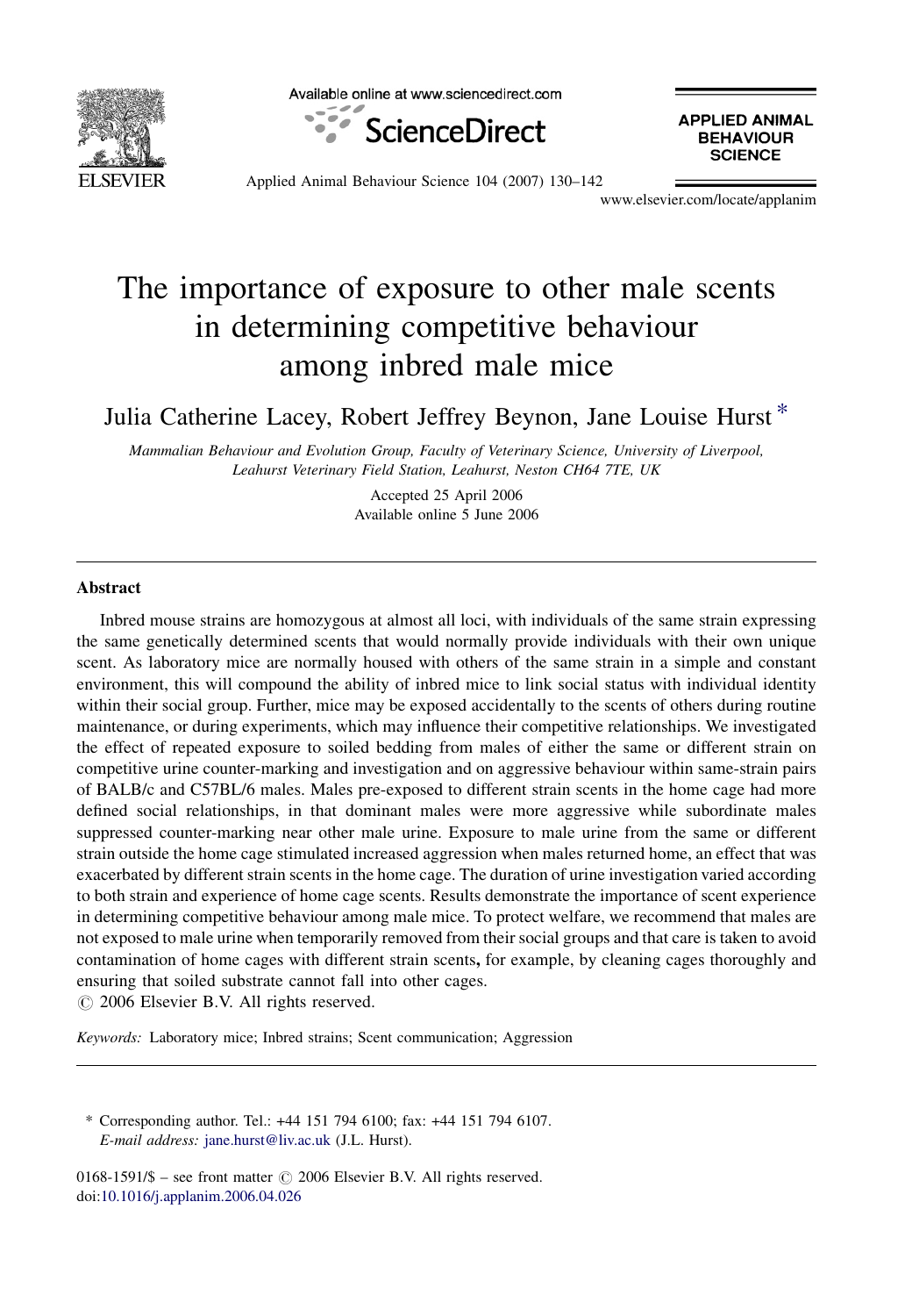House mice (Mus musculus) are a gregarious species capable of forming complex social relationships and will readily seek social contact ([Sherwin, 1996; Van Loo et al., 2001a, 2004](#page-12-0)). However, competitive males can be highly territorial and extremely aggressive towards unfamiliar mice or familiar males attempting to compete for dominance over the territory ([Crowcroft and Rowe, 1963; Rowe and Redfern, 1969; Hurst, 1993\)](#page-11-0). The most important system of communication underlying recognition and competitive advertisement between mice is through scent, particularly through urinary scent marks deposited on the substrate. Resident male territory owners scent mark at a high frequency to advertise aggressive dominance over other resident and intruder males, leaving urine marks all over the territory ([Desjardins et al., 1973;](#page-11-0) [Hurst, 1990a;](#page-11-0) [Drickamer, 2001\)](#page-11-0). Subordinate males mark at a much lower frequency with scent of different quality to help ensure familiarity and tolerance by the dominant male [\(Desjardins](#page-11-0) [et al., 1973; Jones and Nowell, 1973; Hurst, 1990a; Hurst et al., 1993; Drickamer, 2001\)](#page-11-0). Both dominant and subordinate males investigate scent marks to a similar extent to assess status signalling among males in the locality ([Hurst et al., 2001a\)](#page-11-0) and to orient themselves towards their resident territory and away from areas marked by other dominant males [\(Hurst, 1987, 1990a](#page-11-0)).

The ability to discriminate between conspecifics is important in facilitating the development and maintenance of stable social groups [\(Hurst, 1990a, 1990b, 1990c; Hurst et al., 1993, 1994](#page-11-0)). Wild house mice are able to maintain stable groups with relatively little aggression, in part, through the ability to advertise social status through scents that also contain an individual scent signature. For example, a dominant male will seek out, attack and chase a familiar subordinate that deposits competing urinary scent marks [\(Hurst, 1993](#page-11-0)), or can recognise a familiar subordinate that stops contributing to group substrate scents [\(Hurst et al., 1993\)](#page-11-0). If an individual can accurately detect the sex, relatedness, familiarity, social and reproductive status of another through substrate scent cues and associate this information with the appropriate scent owner, then they can modify their behaviour towards this animal accordingly ([Hurst, 1987, 1990a, 1990b, 1990c](#page-11-0)).

The urinary scent cues of wild mice provide individually unique scent signals, which are in part genetically determined. The highly polymorphic loci of the major histocompatibility complex (MHC) play a part in defining the olfactory signal of an individual ([Yamaguchi et al.,](#page-12-0) [1981; Eggert et al., 1996; Penn and Potts, 1998; Leinders-Zufall et al., 2004\)](#page-12-0). There is also growing evidence that major urinary proteins (MUPs) are significant mediators of chemical messages between wild mice [\(Humphries et al., 1999; Hurst et al., 2001b; Beynon et al., 2002;](#page-11-0) [Beynon and Hurst, 2003](#page-11-0)). MUPs are encoded by a large, multigene complex and exhibit a high degree of polymorphism between individual wild house mice, providing a long-term signature of individual scent ownership in substrate scent marks ([Hurst et al., 2001b; Hurst and Beynon,](#page-11-0) [2004](#page-11-0)). MUPs bind male signalling pheromones [\(Robertson et al., 1996; Novotny et al., 1999](#page-12-0)) and at least two of these pheromones stimulate aggression between males ([Novotny et al., 1985](#page-12-0)). Furthermore, MUPs elicit a counter-marking response from other competitive males that express a different MUP type ([Hurst et al., 2001b](#page-11-0)), even when MUPs are depleted of these natural volatile ligands ([Humphries et al., 1999\)](#page-11-0).

Laboratory mice are the most frequently used vertebrate model, making up 67% of animals used in scientific procedures in Great Britain in 2004 ([Statistics for Scientific Procedures, 2004](#page-12-0)). To reduce data variation and improve data reproducibility, hundreds of inbred strains have been established whereby mice within strains are homozygous at almost all loci and are virtually genetically identical [\(Cohen, 1999\)](#page-11-0). However, since each inbred strain of mouse is genetically homogenous, members of the same strain and sex have identical MHC types ([Yamaguchi et al.,](#page-12-0) [1981](#page-12-0)) and express the same relatively simple pattern of MUPs ([Robertson et al., 1996](#page-12-0)), and thus, share the same individual identity signatures.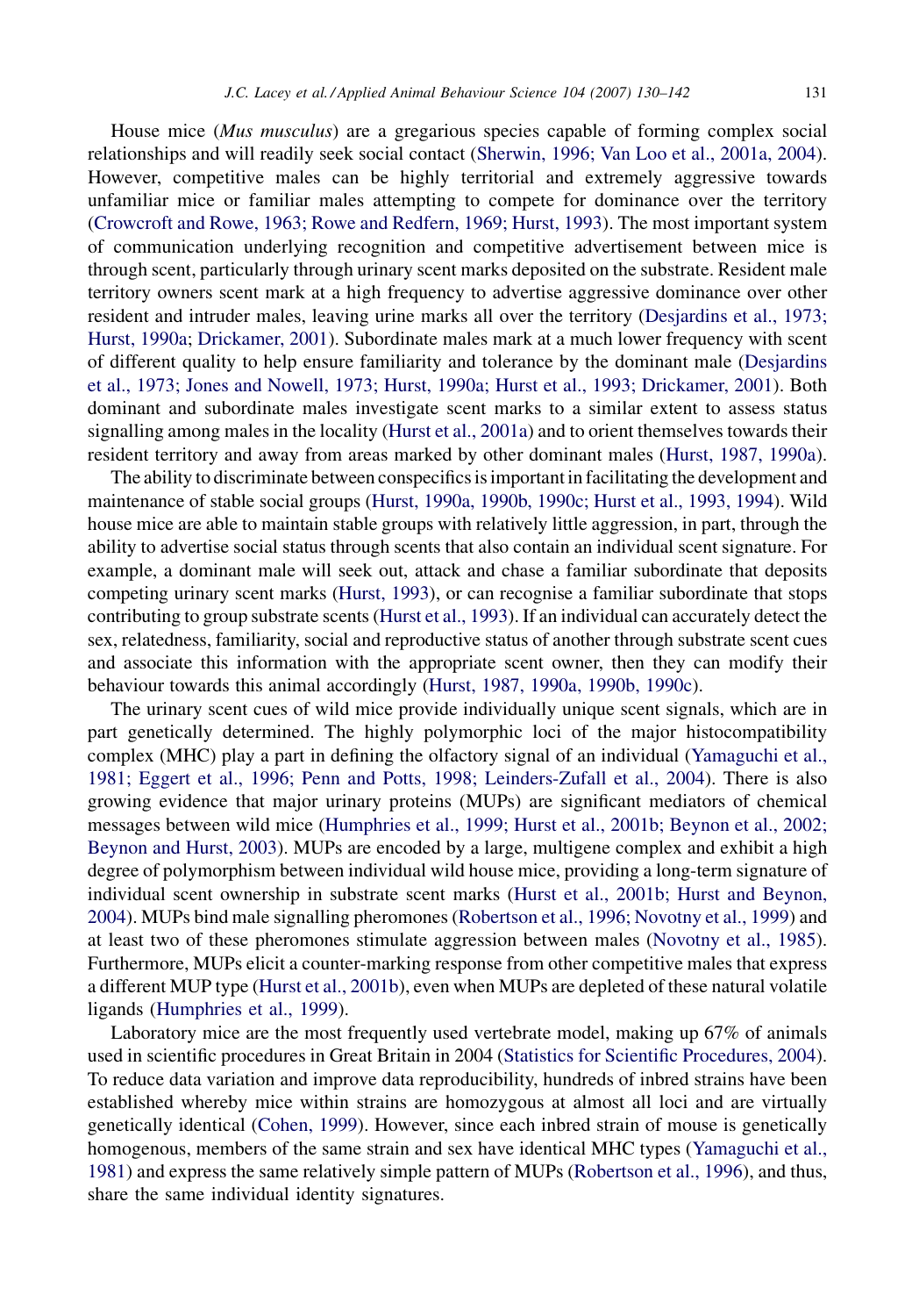Individual scent signatures within a group of mice may contribute to a familiar group odour due to scent transfer between group members that may occur, for example, at times of allogrooming or through contact with each other and shared substrate scents ([Aldhous, 1989](#page-10-0)). Familiarity of scent cues is a major factor that influences aggression between male mice. Wild male house mice can maintain stable groups so long as each member of the group continues to contribute to the shared substrate odour in order to maintain familiarity and tolerance with each other ([Hurst et al., 1993\)](#page-11-0). Since inbred mice of the same strain and sex share individual scent signatures, the extreme familiarity of shared substrate scent cues should contribute to increased tolerance and reduced aggression. Moreover, if an inbred dominant male is unable to detect competing urinary scent marks from cagemates on the home-cage substrate, then potential aggression may be reduced since the subordinate's scent shares the same ownership signal as the dominant's scent ([Nevison et al., 2000\)](#page-12-0). However, if a subordinate inbred mouse is unable to advertise his subordinate status clearly, and cagemates have difficulty in recognising the dominant territory owner because they are unable to link social status with identity through substrate scent cues, this might destabilise social relationships as mice are unable to modify their behaviour appropriately towards different owners. Correspondingly, social hierarchies within caged males of aggressive inbred strains have been reported to be unstable with sudden, unpredictable outbreaks of injurious and often fatal aggression occurring within previously harmonious groups ([Nevison et al., 2003a; Van Loo et al., 2003b\)](#page-12-0).

Although the scent environment could have strong implications for housing and husbandry of inbred mice, and for behavioural studies dependent on chemical communication or social recognition, the effects of scent exposure on welfare or in stimulating individual variability in behaviour is poorly understood. We therefore investigated how exposure to the scents of genetically different or similar males influences urine marking behaviour, scent investigation and home cage aggression within two common inbred mouse strains of different genetic lineage. We selected BALB/c and C57BL/6 inbred laboratory male mice due to their common use in the laboratory [\(Festing, 1979; Dean, 1999\)](#page-11-0), their different genetic lineage ([Clissold and Bishop,](#page-11-0) [1982; Robertson et al., 1996\)](#page-11-0) and the reliable formation of dominance relationships in samestrain caged groups [\(Nevison et al., 1999, 2000, 2003a](#page-12-0)). Based on the lack of genetic variation within strains in contrast to the normal situation within wild mouse populations, we predicted that inbred males would counter-mark scent marks only if they were from genetically distinct strains. Likewise, if inbred mice respond only to different strain scents as though they were from a competitor, then home cage aggression between males of the same strain would be raised following exposure to odours from a different strain compared to exposure to own strain scents. Furthermore, if the complexity of an animal's scent environment is important in stimulating competitive behaviour, then social status signalling and social relationships would be more clearly defined between same-strain mice with experience of different strain scents.

#### 1. Methods

## 1.1. Experimental subjects

Thirty-two males of each strain (BALB/c and C57BL/6) were obtained from Harlan, UK (Bicester, Oxon) aged  $25 \pm 3$  days. Males were housed in same-strain pairs in polypropylene cages  $(13 \text{ cm} \times 48 \text{ cm} \times 15 \text{ cm}$  external dimensions, M3 cages North Kent Plastics, Medway, Kent, UK) on sawdust bedding (BCM IPS Ltd., London, UK) with paper wool nest material (BCM IPS Ltd., London, UK). Upon arrival, eight pairs of each strain were randomly assigned to one of two treatment groups in which they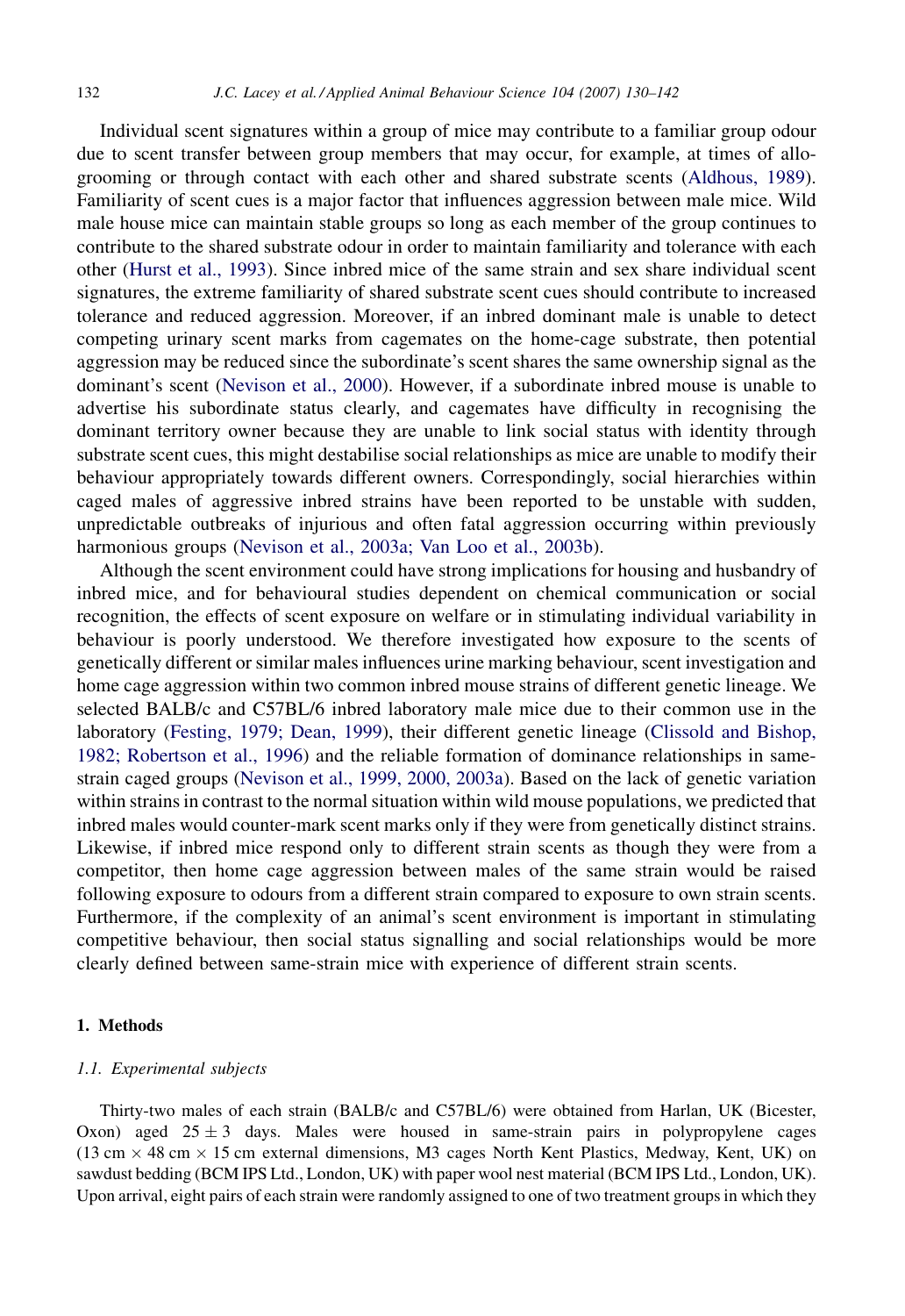were pre-exposed in their home cages to either same or different strain scents. Throughout, mice were maintained on a reversed 12:12 h light:dark cycle (white lights off at 09:00), at 20  $\pm$  1 °C, with ad libitum food (TRM 9607 rat and mouse diet, Harlan, UK, Bicester, Oxon) and water. One male from each pair was marked for identification using hair dye (Clairol Nice 'n' Easy Natural Black, Bristol-Myers Co. Ltd., Uxbridge, UK for BALB/c mice; Jerome Russell B Blonde, London for C57BL/6 mice). It is interesting to note that marked males were more likely to be subordinate (Mann–Whitney test,  $U = 141.50$ ,  $N = 42$ ,  $P = 0.05$ ), however as males from each treatment group were randomly selected for marking this was deemed not to have a confounding effect on the results or discussion.

Following a seven-day settling period, social status within pairs was assessed by direct observation of home cage aggression during the first half of the dark period over two separate 10 min periods each day for five days prior to the start of treatments and twice a week thereafter on days when substrate odours were not added to the cage. All observations were carried out by one researcher sat approximately two feet away, and the mice appeared not to respond to the presence of the researcher. Dominant status was assigned to the male within each pair that directed the greatest number of aggressive acts towards its cage mate (at least 60% of aggressive acts recorded for a pair) while its cage mate was classed as subordinate. Of the eight pairs within each treatment group, five BALB/c and six C57BL/6 male pairs assigned to same strain scent pre-exposure, and six BALB/c and five C57BL/6 pairs assigned to different strain scent pre-exposure, established clear dominance relationships, with one male from each pair remaining in a dominant social position throughout the course of the experiment. Male pairs that did not demonstrate clear social status relationships were excluded from further analysis; this was due to a lack of aggression in eight pairs and excessive aggression by both males in two pairs. Pairs were immediately separated if any injuries occurred or aggressive interactions were prolonged (>30 s without respite). Two pairs of males were separated when one male of each pair sustained one or two bite wounds to the tail. These wounds were superficial and required no further treatment. The mean frequency of attacks initiated per pair, per 10-min observation, over all observations throughout the experiment was  $5.07 \pm 0.65$  between BALB/c males and  $2.72 \pm 0.19$  between C57BL/6 males. These levels of aggression were in accordance with those recorded by other authors [\(Van Loo et al.,](#page-12-0) [2001b, 2002; Bolivar et al., 2002\)](#page-12-0).

#### 1.2. Home cage odour pre-exposure

At five to six weeks of age, 10 g samples of soiled bedding were collected from each home cage during the first half of the dark period every other week day (Monday, Wednesday and Friday) throughout the experiment and transferred to another home cage according to the treatment group. Same strain odour pre-exposure pairs swapped bedding samples within the same strain, whilst different strain odour pre-exposure pairs swapped bedding samples with a different strain. Bedding was homogenized within cages before obtaining samples and the cages that swapped bedding were randomised on each occasion. During the experiment, home cages were not washed so as to maintain a familiar group odour but dirty bedding was replaced with clean bedding on a weekly basis on a day when soiled bedding was not swapped between cages.

#### 1.3. Scent marking and urine investigation

All trials were carried out during the first 6 h of the dark period, under dim (40 W) red lighting, starting the week after odour pre-exposure commenced when mice were aged six to seven weeks. Each male was placed into a test arena (a clean MB1 polypropylene cage,  $28 \text{ cm} \times 48 \text{ cm} \times 13 \text{ cm}$  external dimensions, North Kent Plastics, Medway, Kent, UK) with absorbent paper on the floor (Benchkote, Whatman International Ltd., Maidstone, UK) and a clear perforated acrylic lid. Urine stimuli were different pooled samples from four adult BALB/c or C57BL/6 male mice to reduce any non-genetic variation in scent stimuli. All urine samples were collected within the same month from mice kept in similar environments and were stored at  $-18$  °C until needed.

Urine marking was tested in response to a clean arena with two  $10 \mu$  streaks of water on the Benchkote, 50 mm in from the centre of each end wall. Response to urine from unfamiliar adult males was tested by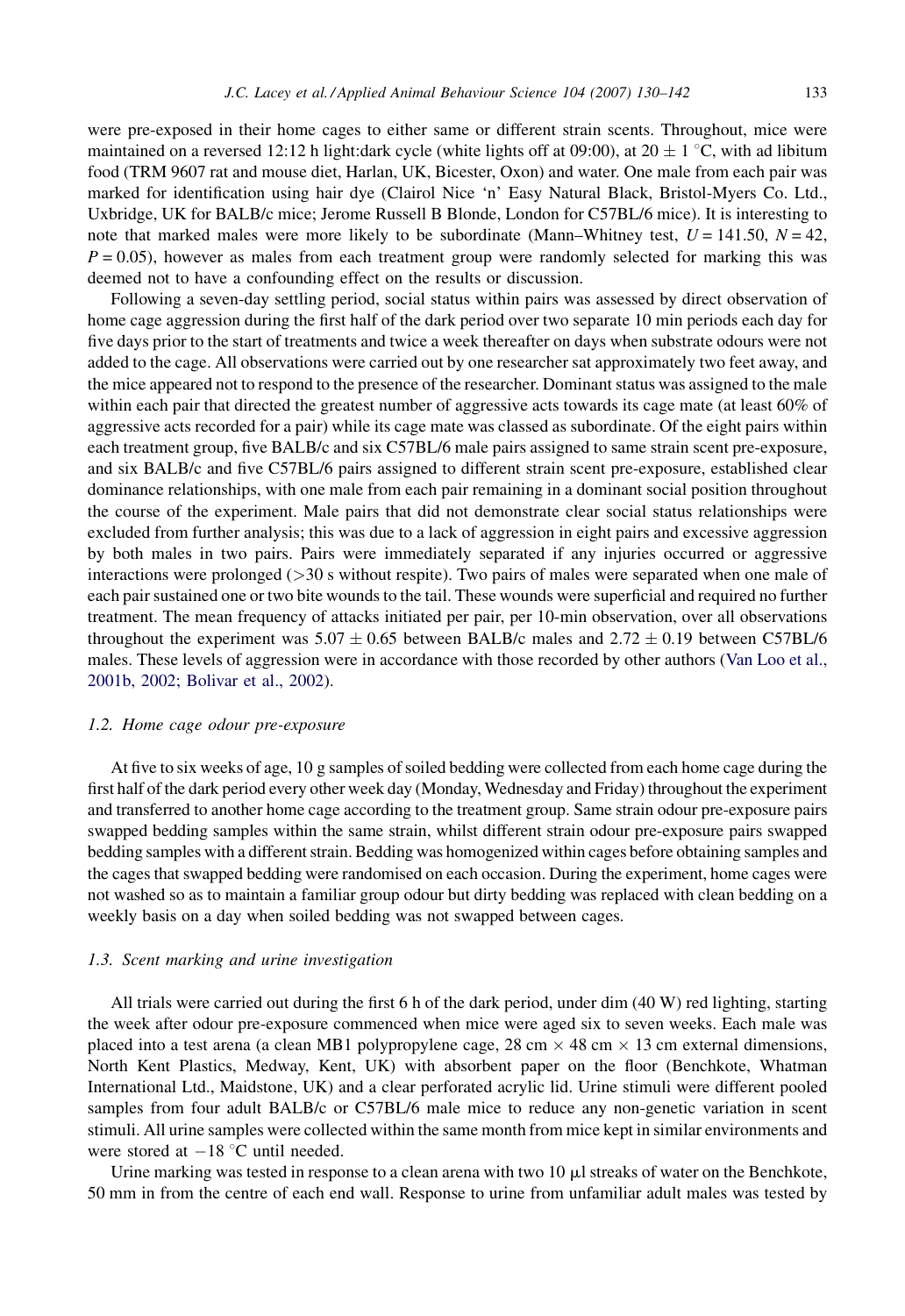streaking 10  $\mu$ l urine at one end of the test arena and an equivalent 10  $\mu$ l water streak at the opposite end as a within-treatment control. The location of urine and water streaks was counterbalanced between trials. Each male was tested with urine from its own or a different strain in two separate trials, with the test order balanced, and such that mice from the same pair were exposed to the same type of urine stimulus simultaneously in separate test arenas. Both urine tests were repeated at weekly intervals for five weeks while the water control was repeated during weeks one, three and five. Males were thus, continually exposed to odours in their home cages according to the two odour pre-exposure treatments (either same or different strain), while all males were exposed briefly to urine from the same and different strain once per week in a neutral arena.

Each male was placed in the centre of the test arena at the start of a 10 min trial. Odour investigation (nose within 2 cm and pointing towards or in contact with the stimulus mark) was video recorded remotely and later transcribed from tapes using Observer 3.0  $\odot$  behavioural observation computer software (Noldus Information Technology, Wageningen, The Netherlands). Urine marks deposited during each test were visualised under ultraviolet light using a Fluor-S<sup>TM</sup> MultiImager with Quantity One 4.2.1<sup><sup>®</sup> software (Bio-</sup> Rad, Hemel Hempstead, Herts, UK). The total number of urine marks deposited in each trial was counted using Scion Image, Release Beta  $4.0.2 \text{ } \odot$  software [\(http://www.scioncorp.com/\)](http://www.scioncorp.com/). The frequency of scent marking rather than the area covered was recorded as although the two measurements are correlated, frequency is the more reliable indicator of competitiveness since the area covered depends on the concentration and volume of urine present in the bladder. Similarly, although the pattern of urine marking is important under natural conditions, under the context of this experiment it was not deemed to be an appropriate measure in a relatively small laboratory cage.

#### 1.4. Post-urine marking interactions

Immediately following each urine or water scent marking and investigation trial, pairs of mice were returned to their home cages and the frequency of aggressive attacks, i.e. biting, tail rattling and chasing within each pair recorded over the first ten minutes (see [Grant and Mackintosh, 1962; Smith et al., 1994](#page-11-0) for description of aggressive behaviour). Mice were separated immediately if aggressive interactions were prolonged (>30 s without respite) or injurious. This occurred in one out of 352 observations due to prolonged aggression by a dominant BALB/c male pre-exposed to same strain odours in the home cage. This pair of males was separated and removed from the experiment to prevent further aggression.

### 1.5. Data analysis

We calculated the mean number of urine marks deposited and the mean duration of urine and water investigation over five weeks for each mouse according to the type of urine experienced in scent marking and investigation trials (same or different strain). To control for individual differences in response to a clean arena containing no urine marks, we calculated the difference between the mean response to a urine stimulus minus the water control for each mouse and used this for subsequent analysis. Values equal to zero indicate no difference in response to urine or water; values greater than zero indicate a greater response to urine, while values less than zero correspond to a lower response to urine. A repeated measures ANOVA examined the effect of pre-exposure treatment and strain on the mean number of urine marks deposited, which approximated a normal distribution within strains and pre-exposure type (Kolmogorov–Smirnov tests, NS), with type of urine stimulus and social status as within-subject factors. The duration of stimulus investigation and subsequent aggressive interaction data did not show equality of variances. The effects of pre-exposure type and strain on the investigation of either same or different strain urine stimuli were examined separately by two-way non-parametric ANOVAs; data from dominant and subordinate males were pooled as there were no status differences in urine investigation within the treatment groups (Wilcoxon signed ranks tests, NS; see also [Nevison et al., 2000](#page-12-0)). We calculated both the mean sum of aggressive attacks initiated within each pair when returned to their home cage after each type of scent marking trial (same strain urine, different strain urine or water), and the mean difference in the frequency of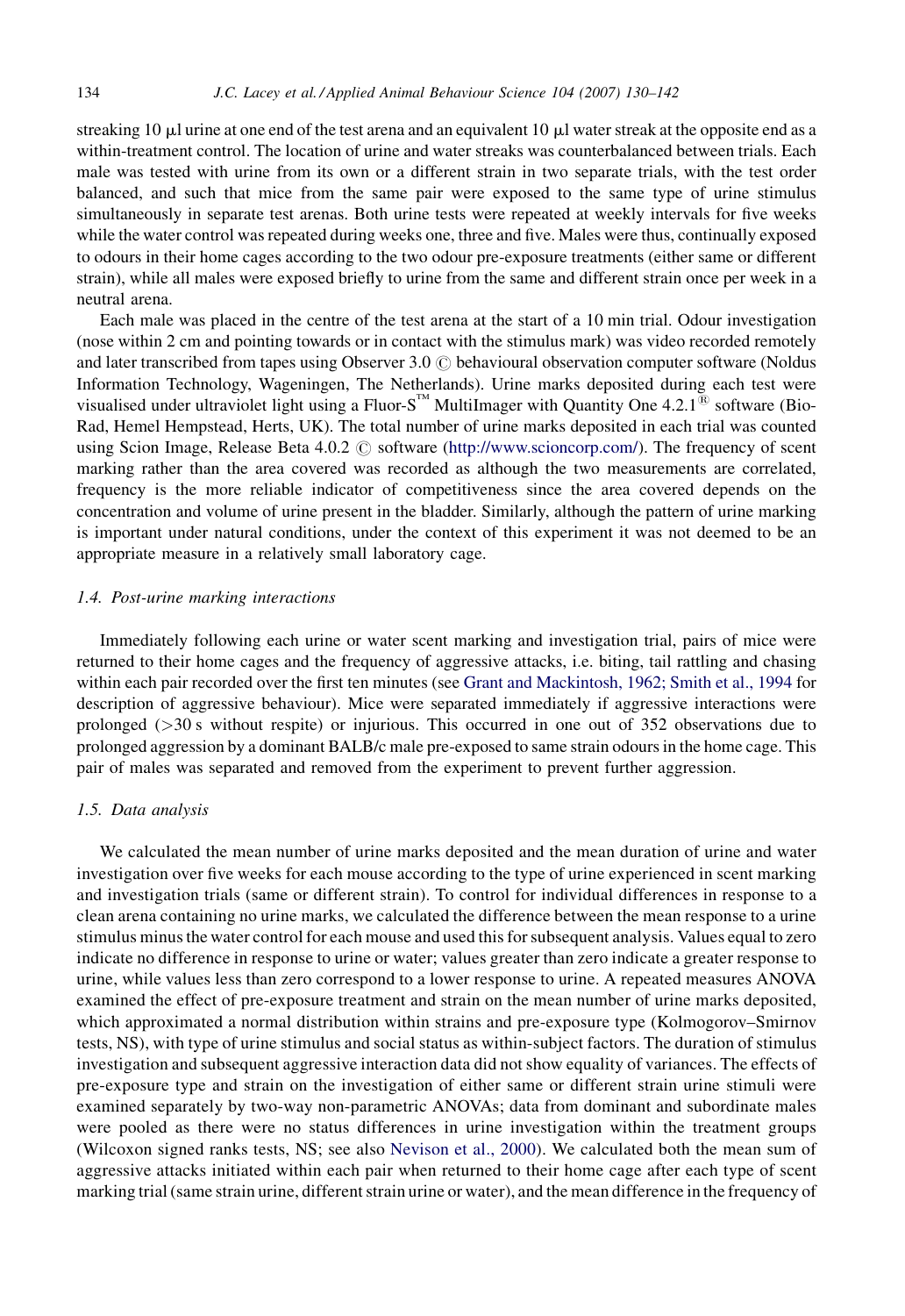<span id="page-5-0"></span>aggressive attacks initiated by the dominant and subordinate male within each pair. Aggression following same and different strain urine trials was pooled to prevent pseudoreplication by calculating the mean response after each trial for each pair, as there were no differences according to urine stimulus type (Wilcoxon tests, NS). The effects of pre-exposure treatment and strain on aggression were then examined by two-way non-parametric ANOVA.

## 2. Results

## 2.1. Effect of home cage odours on scent marking

Although it is well established that dominant male mice generally deposit more scent marks than subordinates, this status difference was only apparent among inbred males that had been preexposed to different strain odours in the home cage (repeated measures ANOVA: status  $\times$  preexposure interaction,  $F_{1,17} = 3.88$ ,  $P = 0.066$ ; Fig. 1). Since pre-exposure to different strain odour in the home cage had a differential effect on the scent marking behaviour of dominant and subordinate males, further analysis of this behaviour examined dominant and subordinate males separately. Furthermore, as there was no effect of stimulus type on scent marking response (repeated measures ANOVA:  $F_{1,17} = 0.45$ ,  $P = 0.512$ ), and no interaction between stimulus type and other factors, further analyses examined the mean response to same and different strain urine



Fig. 1. Mean number of scent marks deposited in response to same (US) or different strain (UD) urine stimuli relative to water control tests by males pre-exposed to same or different strain scents (mean  $\pm$  S.E.). Frequency of scent marks deposited by dominant and subordinate BALB/c and C57BL/6 males (a). Difference in scent marking between dominant and subordinate BALB/c and C57BL/6 males (b).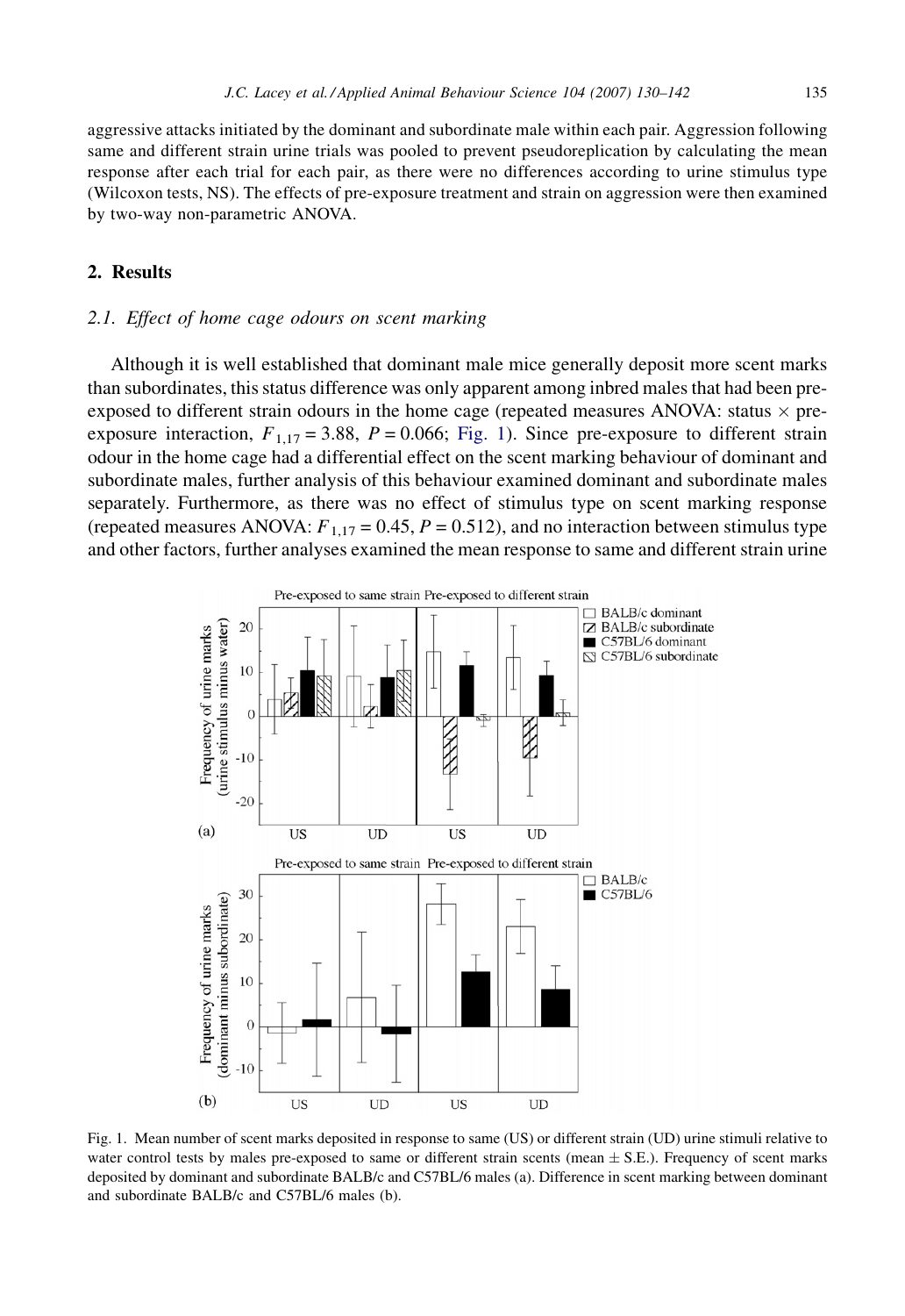stimuli per male. Pre-exposure to odours in the home cage did not influence the number of scent marks deposited by dominant males (non-parametric two-way ANOVA:  $Z = 0.99$ ,  $N = 21$ ,  $P = 0.322$ ). However, subordinate males pre-exposed to different strain odour deposited fewer scent marks in response to all urine stimuli compared to males pre-exposed only to own strain odours in the home cage (non-parametric two-way ANOVA:  $Z = 2.11$ ,  $N = 21$ ,  $P = 0.035$ ; [Fig. 1](#page-5-0)a). This effect was a specific suppression of subordinate scent marking in the presence of other male urine as the scent marking levels of subordinate males were very similar to those of dominant males in the absence of a urine stimulus (mean frequency of scent marks  $\pm$  S.E. in a clean arena by males pre-exposed to different strain odour: dominant =  $17.5 \pm 6.3$ , subordinate =  $19.0 \pm 7.1$ , Wilcoxon signed ranks test:  $Z = -0.20$ ,  $N = 21$ ,  $P = 0.84$ ).

Since pre-exposure to different strain odour in the home cage had a differential effect on the number of scent marks deposited by dominant and subordinate males, the difference in scent marking within each dominant-subordinate male pair was analysed. Pairs that were pre-exposed to a different strain odour in the home cage tended to show a greater polarization of scent marking between the dominant and subordinate compared to pairs that had been exposed only to same strain odour in the home cage (repeated measures ANOVA:  $F_{1,17} = 3.88$ ,  $P = 0.066$ ; [Fig. 1](#page-5-0)b). Thus, the distribution of scent marking within male pairs pre-exposed to different strain odour was more typical of that seen among wild house mice, as opposed to male pairs pre-exposed only to same strain odours. This status difference did not depend on whether the urine stimulus in the test arena was from the same or different strain, neither were any differences noted between the two strains examined.

## 2.2. Effect of home cage odours on scent investigation

Dominant and subordinate mice investigated each urine stimulus to a similar extent. Furthermore, urine from a different strain stimulated similar investigation regardless of the male's strain (non-parametric two-way ANOVA:  $Z = 0.71$ ,  $N = 42$ ,  $P = 0.478$ ) or home cage odour pre-exposure (non-parametric two-way ANOVA:  $Z = 0.76$ ,  $N = 42$ ,  $P = 0.447$ ). However, interest in same strain urine varied according to both strain and odour pre-exposure, such that preexposure to different strain odour had opposite effects on C57BL/6 and BALB/c males (nonparametric two-way ANOVA: pre-exposure  $\times$  strain interaction,  $Z = 2.64$ ,  $N = 42$ ,  $P = 0.008$ ; [Fig. 2\)](#page-7-0); thus, further analysis considered each strain separately. Overall, urine investigation increased among BALB/c mice pre-exposed to a different strain odour in the home cage (nonparametric two-way ANOVA:  $Z = 2.81$ ,  $N = 42$ ,  $P = 0.005$ ; [Fig. 2](#page-7-0)). It appears from Fig. 2 that such pre-exposure increased interest in same but not different strain urine. However, it must be noted that the interaction between home cage pre-exposure and urine stimulus type was not statistically significant (non-parametric two-way ANOVA: pre-exposure  $\times$  stimulus interaction,  $Z = -0.39$ ,  $N = 42$ ,  $P = 0.697$ ). When looking at individual data, variability in response was reduced among BALB/c males pre-exposed to different strain odours (odour investigation variance within BALB/c males: pre-exposed to own strain odours: same strain urine = 44.9, different strain urine  $= 38.2$ , pre-exposed to different strain odours: same strain urine  $= 28.4$ , different strain urine = 14.9); response to different strain urine among those pre-exposed only to same strain odour was skewed by prolonged investigation by a small number of males. C57BL/6 males pre-exposed to different strain odours spent much less time investigating own strain urine and more time investigating different strain urine compared to those pre-exposed only to own strain odours (non-parametric two-way ANOVA: pre-exposure  $\times$  stimulus interaction,  $Z = 3.16$ ,  $N = 42$ ,  $P = 0.0016$ ; [Fig. 2](#page-7-0)).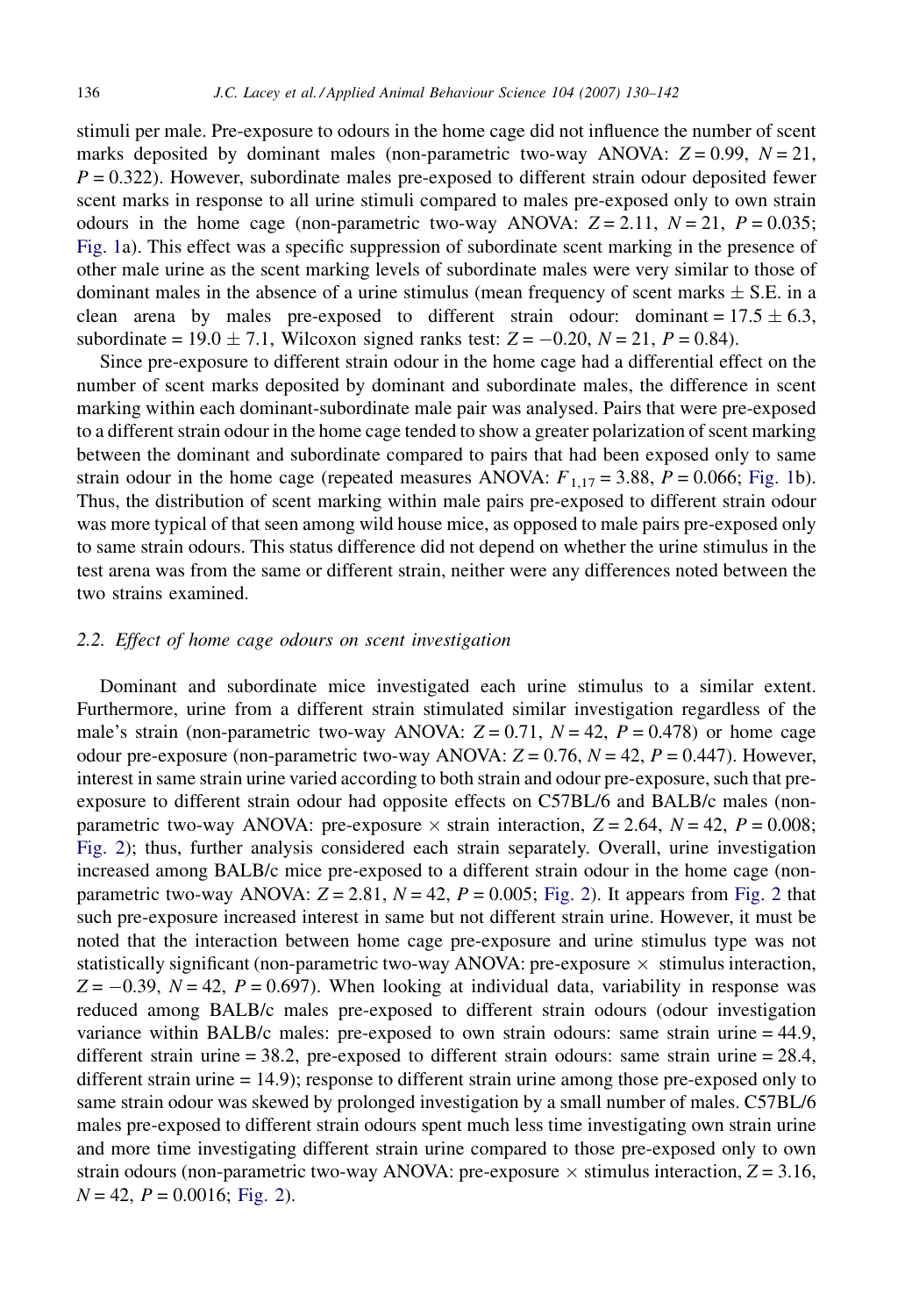<span id="page-7-0"></span>

Fig. 2. Mean duration of investigation of same or different strain urine by BALB/c and C57BL/6 males pre-exposed to same or different strain odour (mean  $\pm$  S.E.). Investigation of urine marks was calculated relative to time spent investigating water marks during the same trial. Data were pooled for dominant and subordinate males as there were no status differences in investigation.

# 2.3. Effect of home cage odours on aggression

Total aggression was much higher when male pairs were returned to their home cages following urine trials compared to water trials (Wilcoxon signed ranks test:  $Z = -3.91$ ,  $N = 21$ ,  $P < 0.0001$ ). This increase in aggression in response to urine was greater among males that were pre-exposed to different strain odour than among those exposed only to same strain odour in the home cage (non-parametric two-way ANOVA:  $Z = 2.32$ ,  $N = 21$ ,  $P = 0.020$ ; [Fig. 3a](#page-8-0)), with males pre-exposed to different strain scents exhibiting 2–3 times more aggression after urine than after water trials. The type of urine (same or different strain) did not influence the amount of aggression within pairs (BALB/c mean aggression in response to same urine:  $5.52 \pm 0.65$ ; different urine:  $5.08 \pm 0.60$ ; C57BL/6 mean aggression in response to same urine:  $2.75 \pm 0.35$ ; different urine:  $2.82 \pm 0.32$ ; effect of urine type:  $Z = -0.10$ ,  $N = 42$ ,  $P = 0.92$ ). Pre-exposure to scents in the home cage had no significant effect on aggression following water trials (nonparametric two-way ANOVA:  $Z = -0.63$ ,  $N = 21$ ,  $P = 0.529$ ; [Fig. 3a](#page-8-0)). Although BALB/c male pairs were more aggressive than C57BL/6 male pairs (non-parametric two-way ANOVA:  $Z = 3.52$ ,  $N = 21$ ,  $P < 0.0004$ ), the effects of immediate exposure to male urine and pre-exposure to home cage scents were evident in both strains ([Fig. 3](#page-8-0)a).

Pre-exposure to different strain odour in the home cage tended to have a greater effect on the difference in aggression between dominant and subordinate males within C57BL/6 pairs compared to BALB/c pairs (non-parametric two-way ANOVA: pre-exposure  $\times$  strain interaction,  $Z = 1.42$ ,  $N = 21$ ,  $P = 0.156$ ; [Fig. 3](#page-8-0)b). A post-hoc analysis of each strain separately suggested that dominant males generally initiated more aggression than subordinates in BALB/ c pairs regardless of home cage odour pre-exposure (Mann–Whitney U test:  $U = 10$ ,  $N_1 = 4$ ,  $N_2 = 6$ ,  $P = 0.67$ ; [Fig. 3](#page-8-0)b). However, status differences in aggression were greater among C57BL/6 males pre-exposed to different strain odour in the home cage, with only a small difference in aggressiveness between dominant and subordinate C57BL/6 males pre-exposed only to own strain odour in the home cage (Mann–Whitney U test:  $U = 2$ ,  $N_1 = 6$ ,  $N_2 = 5$ ,  $P = 0.018$ ; [Fig. 3](#page-8-0)b).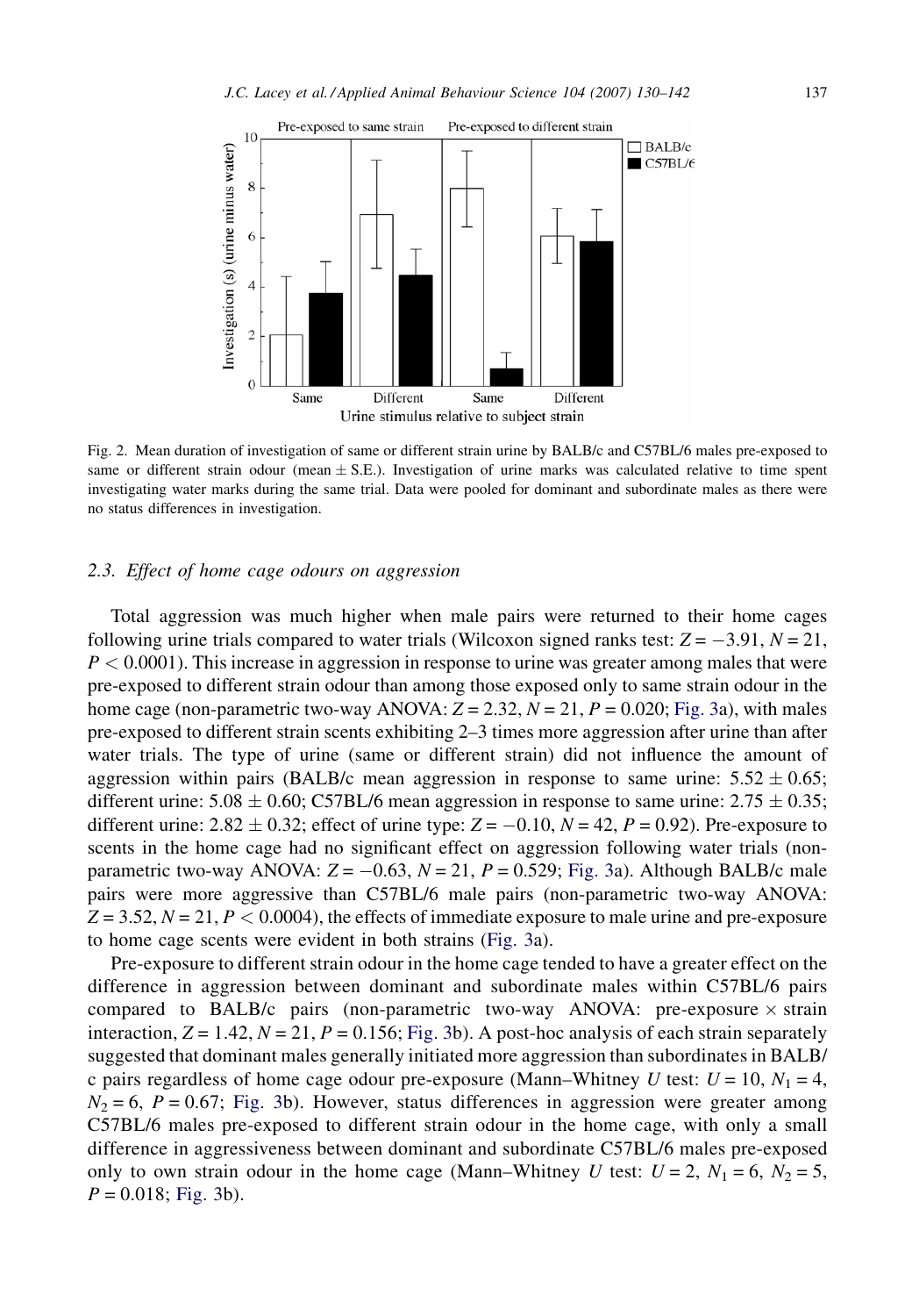<span id="page-8-0"></span>

Fig. 3. Mean total aggression within BALB/c or C57BL/6 male pairs when returned to their home cages following urine and water tests (a). Difference in aggression between dominant and subordinate BALB/c and C57BL/6 males according to home cage scent pre-exposure (mean  $\pm$  S.E.) (b). Data were pooled according to the type of urine stimulus experienced in the test arena as this did not affect the level of aggression (see text).

# 3. Discussion

We predicted that increasing the complexity of the olfactory environment by repeatedly exposing inbred male mice to genetically distinct odours in the home cage would lead to more defined social relationships and status signalling. Responses were consistent with this hypothesis in that status-dependent scent counter-marking was only apparent among males exposed to genetically distinct scents in the home cage. Whilst dominant males maintained a high rate of scent marking regardless of the type of pre-exposure experience they received, subordinate males failed to show a reduction in scent marking unless pre-exposed to scents genetically distinct from their own. The stimulus to decrease scent marking in the presence of other male urine among subordinates may thus be the long-term detection of scents on the substrate that are clearly not their own. Likewise, status differences in aggressiveness among C57BL/6 males were greater when pre-exposed to different strain odours in the home cage due to an increase in aggressiveness among dominant males. C57BL/6 males exposed only to own strain odours were less aggressive following tests of response to other male urine and there was little status differentiation in aggression due to relatively low levels of aggression and dominance instability during the early stages of the experiment. By contrast, BALB/c males maintained a clear status difference in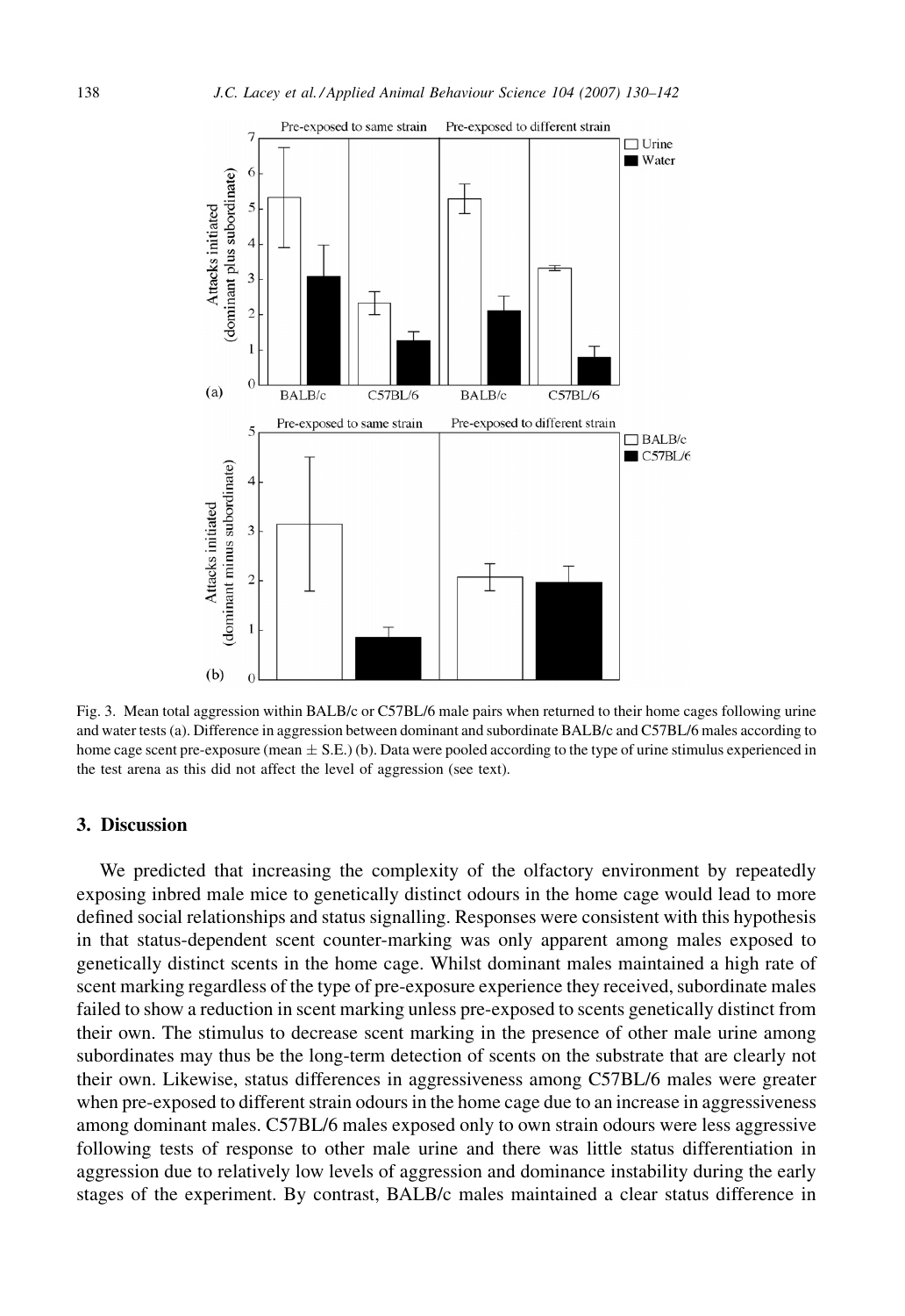aggression regardless of their experience of other odours in the home cage. Thus, the suppression of scent marking among subordinate males (evident only after exposure to different strain scents in the home cage) was independent of status differences in the experience of aggression from a more dominant male, at least among BALB/c males. Compared with C57BL/6 males, males of the BALB/c strain are highly aggressive ([Nevison et al., 1999](#page-12-0)). This was clear from home cage aggression following exposure to urine stimuli in the test arena, with BALB/c males initiating around twice the number of attacks on their cagemates compared to C57BL/6 males.

Wild house mice discriminate between their own scent marks and those of other males through more prolonged investigation of unfamiliar scents and an increased rate of countermarking of another male's scent, whether familiar or unfamiliar [\(Hurst, 1990a; Hurst et al., 2001b](#page-11-0)). BALB/c and C57BL/6 males investigate and countermark urine from an unfamiliar male of different strain more than same strain urine [\(Nevison et al., 2000, 2003a; Hurst et al., 2005\)](#page-12-0) and show greater aggression towards genetically different males when housed with an own strain companion [\(Nevison et al., 2000, 2003a](#page-12-0)) but not when housed in isolation ([Hurst et al., 2005](#page-11-0)). Thus, we predicted that inbred males housed in same strain pairs would show stronger competitive behaviour in response to urine from males of a different strain. Contrary to this, both BALB/c and C57BL/6 males failed to differentiate between same and different strain urine in either countermarking or their aggression once returned to their home cage. Even when investigating urine in the test arena, only C57BL/6 males with long-term experience of scents from the different strain within their home cage spent more time investigating different than same strain urine, although, in this case, both types of odour should have been highly familiar. This difference was mostly due to unusually little interest in same strain urine rather than prolonged investigation of different strain urine and the duration of investigation of all stimuli was relatively short (see for example, [Nevison et al., 2003b; Hurst et al., 2005](#page-12-0)). Notably in this experiment, scents introduced into the home cage came from many different individuals. This may have given C57BL/6 males that were pre-exposed to many same strain odours the opportunity to recognise non-genetic differences in scent marks, for example due to social status, health or age, that then promoted responsiveness to same strain odours. By contrast, C57BL/6 males pre-exposed to different strain scents did not have long-term experience of same strain odours from different individuals and were not interested in investigating these. However, BALB/c males pre-exposed to different strain odours spent more time investigating all urine stimuli compared to those preexposed only to same strain odours. Perhaps BALB/c males with long-term experience of different strain odours became more sensitive to male scent cues in general, resulting in increased time spent gathering information from other male scents. Nonetheless, this interest in gaining information from urine stimuli in the test arena did not translate into differences in countermarking or subsequent aggression.

There was no indication of habituation in response to repeated exposure to scents. Responses did not show a general increase or decrease over the five-week period (data not shown). Further, relatively novel stimuli did not generally stimulate greater investigation than scents that should have been highly familiar. The lack of discrimination between urinary scent cues by all BALB/c males and those C57BL/6 males pre-exposed only to own strain odours may mean that these mice simply detected an interesting odour that contrasted to the general background environment. This cannot be taken as evidence that they understood the functional significance that these odours came from unfamiliar competitor males, as mice investigate any change in odour that contrasts with the general background environment even if it is highly familiar or if it is their own scent mark [\(Hurst, 1989](#page-11-0)) or if a familiar odour is in a novel location [\(Mayeaux and Johnston, 2002](#page-12-0)). Thus, simply recording the duration of investigation of urinary scent marks is inadequate as an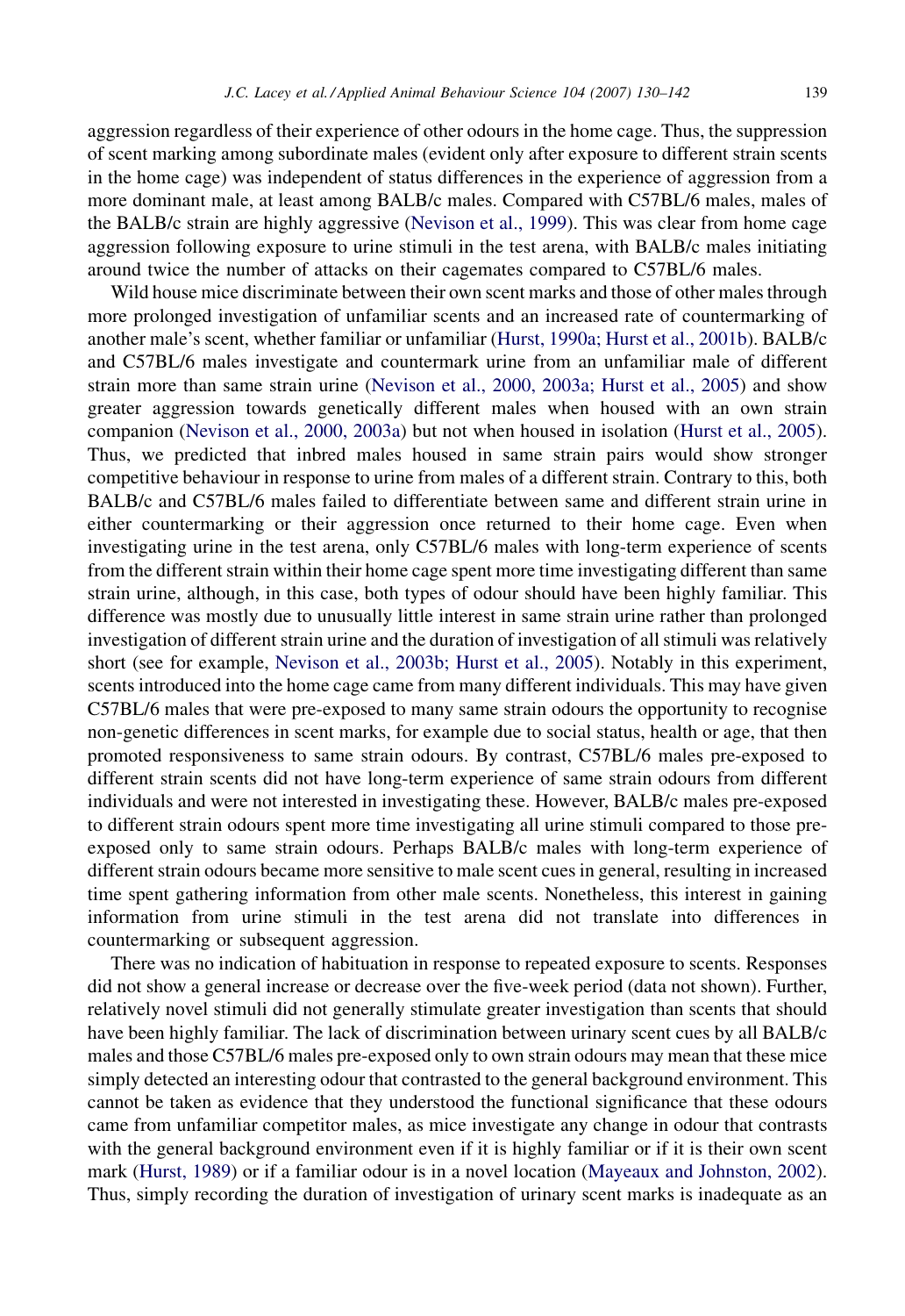<span id="page-10-0"></span>index of the information gained from odour stimuli ([Thom and Hurst, 2004\)](#page-12-0). [Nevison et al.](#page-12-0) [\(2000\)](#page-12-0) pointed out that a countermarking response is of much more specific functional significance. Dominant males scent mark at a high rate and countermark any other male scent marks encountered in order to advertise their competitive ability, whilst subordinates reduce their scent marking rate to help ensure tolerance by the dominant male ([Desjardins et al., 1973; Hurst,](#page-11-0) [1990a; Drickamer, 2001\)](#page-11-0).

Pre-exposure to a different strain odour had a greater effect on relative aggressive behaviour within C57BL/6 male pairs compared to BALB/c males and had opposite effects on investigatory behaviour. It is not uncommon for behavioural phenotypes to differ quite dramatically between inbred strains of mice. A number of inter-strain differences have been reported in tests of aggression and of olfactory discriminatory ability ([Mihalick et al., 2000; Miczek et al., 2001; Lee](#page-12-0) [et al., 2003; Van Loo et al., 2003a\)](#page-12-0). Such differences highlight the danger of extrapolating from the results of this study to other inbred strains, other than to suggest that exposing inbred males to scents from different strains in the home cage is likely to promote increased competition and status differentiation, though the precise effects will be strain specific. In addition, the increase in aggression when males were returned to their home cages following exposure to male urine was consistent across males of both strains. This effect was apparent even when scents were from the same genetically identical strain and, although the response was exacerbated among males preexposed to different strain scents, occurred even among males exposed only to own strain scents. This suggests that detection of male urine of any type when males are removed from their home cages is likely to considerably promote aggression on their return.

The impact of the loss of variability in individual identity cues on social relationships and intermale aggression is, at present, poorly understood. We have demonstrated that pre-exposure to genetically distinct scents promoted social status differentiation in competitive scent signalling and resulted in increased competitive aggression among males of a strain showing relatively little aggression (C57BL/6). We found no evidence that the lack of clear status-related scent marking behaviour among pair-housed males exposed only to same strain home cage odours resulted in greater fighting. The restricted social olfactory environment within inbred strains is thus, likely to reduce problems of aggression and variability among males and, based on the results of this study, we recommend that care should be taken to avoid contamination of cages with different strain scents, for example, by cleaning cages thoroughly and ensuring that soiled substrate cannot fall into other cages. Most importantly, the strongest effect on aggression was whether or not males encountered urine from other males when temporarily removed from their home cage. Thus, care should be taken to avoid exposing group-housed males to any other male urine scents while they are temporarily removed from their social group, even those from genetically identical males.

#### Acknowledgements

We thank John Waters and Linda Burgess for help with animal care and technical assistance. The work was supported by the Biotechnology and Biological Sciences Research Council through an Animal Sciences Committee Ph.D. studentship to J.L.H. and R.J.B. held by J.C.L. and research grants to J.L.H. and R.J.B.

## References

Aldhous, P., 1989. The effects of individual cross-fostering on the development of intrasexual kin discrimination in male laboratory mice, Mus musculus L. Anim. Behav. 37, 741–750.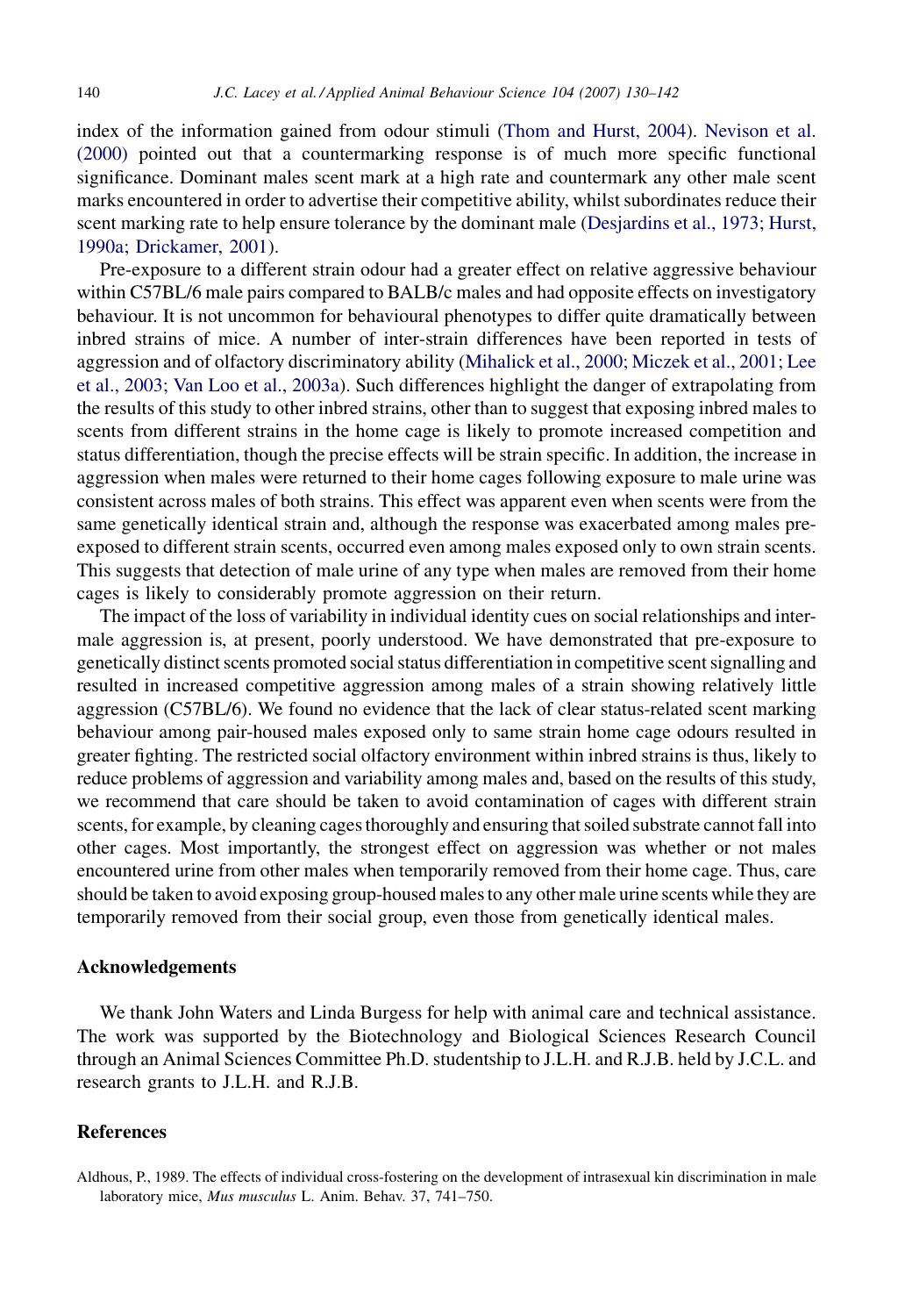- <span id="page-11-0"></span>Beynon, R.J., Hurst, J.L., 2003. Multiple roles of major urinary proteins in the house mouse, Mus domesticus. Biochem. Soc. T. 31, 142–146.
- Beynon, R.J., Veggerby, C., Payne, C.E., Robertson, D.H.L., Gaskell, S.J., Humphries, R.E., Hurst, J.L., 2002. Polymorphism in major urinary proteins: molecular heterogeneity in a wild mouse population. J. Chem. Ecol. 28, 1429–1446.
- Bolivar, V.J., Ganus, J.S., Messer, A., 2002. The development of behavioral abnormalities in the motor neuron degeneration (mnd) mouse. Brain Res. 937, 74–82.
- Clissold, P.M., Bishop, J.O., 1982. Variation in mouse major urinary protein (MUP) genes and the MUP gene products within and between inbred lines. Gene 18, 211–220.
- Cohen, J.J., 1999. Individual variability and immunity. Brain Behav. Immun. 13, 76–79.
- Crowcroft, P., Rowe, F.P., 1963. Social organization and territorial behaviour in the wild house mouse (Mus musculus L.). Proc. Zool. Soc. Lond. 140, 517–531.
- Dean, S.W., 1999. Environmental enrichment of laboratory animals used in regulatory toxicology studies. Lab. Anim. 33, 309–327.
- Desjardins, C., Maruniak, J.A., Bronson, F.H., 1973. Social rank in the house mouse: differentiation revealed by ultraviolet visualisation of urinary marking patterns. Science 182, 939–941.
- Drickamer, L.C., 2001. Urine marking and social dominance in male house mice (Mus musculus domesticus). Behav. Process. 53, 113–120.
- Eggert, F., Höller, C., Luszyk, D., Müller-Ruchholtz, W., Ferstl, R., 1996. MHC-associated and MHC-independent urinary chemosignals in mice. Physiol. Behav. 59, 57–62.
- Festing, M.F.W., 1979. Inbred Strains in Biomedical Research. Macmillan, London.
- Grant, E.C., Mackintosh, J.H., 1962. A comparison of the social postures of some common laboratory rodents. Behavior 21, 246–259.
- Humphries, R.E., Robertson, D.H.L., Beynon, R.J., Hurst, J.L., 1999. Unravelling the chemical basis of competitive scent marking in house mice. Anim. Behav. 58, 1177–1190.
- Hurst, J.L., 1987. The functions of urine marking in a free-living population of house mice Mus domesticus Rutty. Anim. Behav. 35, 1433–1442.
- Hurst, J.L., 1989. The complex network of olfactory communication in populations of wild house mice Mus domesticus Rutty: urine marking and investigation within family groups. Anim. Behav. 37, 705–715.
- Hurst, J.L., 1990a. Urine marking in populations of wild house mice Mus domesticus Rutty. I. Communication between males. Anim. Behav. 40, 209–222.
- Hurst, J.L., 1990b. Urine marking in populations of wild house mice Mus domesticus Rutty. II. Communication between females. Anim. Behav. 40, 223–232.
- Hurst, J.L., 1990c. Urine marking in populations of wild house mice *Mus domesticus* Rutty. III. Communication between the sexes. Anim. Behav. 40, 233–243.
- Hurst, J.L., 1993. The priming effects of urine substrate marks on interactions between male house mice Mus musculus domesticus Schwarz and Schwarz. Anim. Behav. 45, 55–81.
- Hurst, J.L., Beynon, R.J., 2004. Scent wars: the chemobiology of competitive signalling in mice. Bioessays 26, 1288– 1298.
- Hurst, J.L., Beynon, R.J., Humphries, R.E., Malone, N., Nevison, C.M., Payne, C.E., Robertson, D.H.L., Veggerby, C., 2001a. Information in scent signals of competitive social status: the interface between behaviour and chemistry. In: Marchlewska-Koj, A., Lepri, J.J., Müller-Schwarze, D. (Eds.), Chemical Signals in Vertebrates, vol. 9. Kluwer Academic, New York, pp. 43–52.
- Hurst, J.L., Fang, J., Barnard, C.J., 1993. The role of substrate odours in maintaining social tolerance between male house mice, Mus musculus domesticus. Anim. Behav. 45, 997–1006.
- Hurst, J.L., Fang, J., Barnard, C., 1994. The role of substrate odours in maintaining social tolerance between male house mice, Mus musculus domesticus: relatedness, incidental kinship effects and the establishment of social status. Anim. Behav. 48, 157–167.
- Hurst, J.L., Payne, C.E., Nevison, C.M., Marie, A.D., Humphries, R.D., Robertson, D.H.L., Cavaggioni, A., Beynon, R.J., 2001b. Individual recognition in mice mediated by major urinary proteins. Nature 414, 631–634.
- Hurst, J.L., Thom, M.D., Nevison, C.M., Humphries, R.E., Beynon, R.J., 2005. MHC odours are not required or sufficient for recognition of individual scent owners. Proc. R. Soc. B: Biol. Sci. 272, 715–724.
- Jones, R.B., Nowell, N.W., 1973. Aversive and aggression-promoting properties of urine from dominant and subordinate male mice. Anim. Learn. Behav. 1, 207–210.
- Lee, A.W., Emsley, J.G., Brown, R.E., Hagg, T., 2003. Marked differences in olfactory sensitivity and apparent speed of forebrain neuroblast migration in three inbred strains of mice. Neuroscience 118, 263–270.